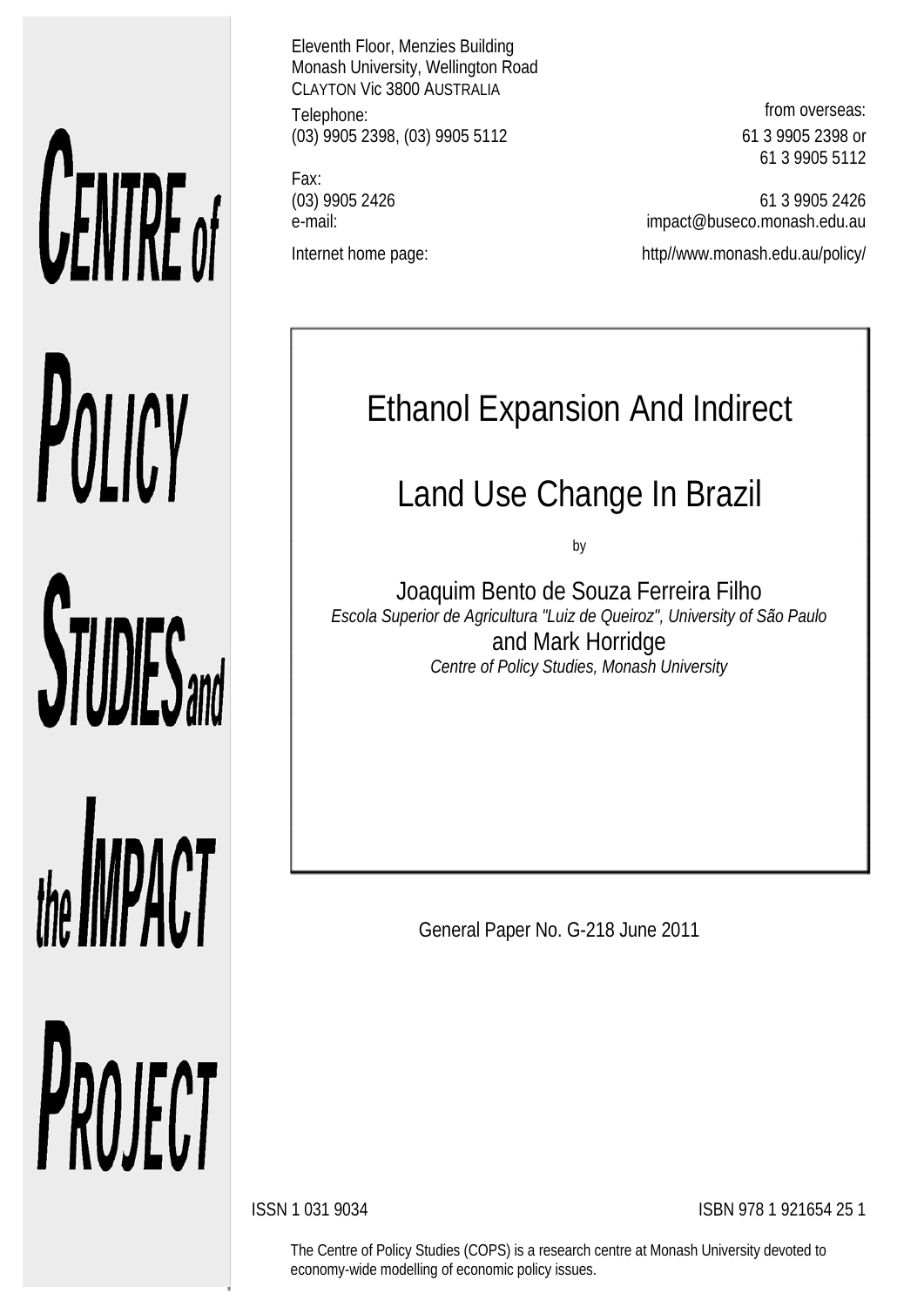#### **Abstract**

In this paper we analyze the Indirect Land Use Change (ILUC) effects of ethanol production expansion in Brazil through the use of an inter-regional, bottom-up, dynamic general equilibrium model calibrated with the 2005 Brazilian I-O table. A new methodology to deal with ILUC effects is developed, using a transition matrix of land uses calibrated with Agricultural Censuses data. Agriculture and land use are modeled separately in each of 15 Brazilian regions with different agricultural mix. This regional detail captures a good deal of the differences in soil, climate and history that cause particular land to be used for particular purposes.

Brazilian land area data distinguish three broad types of agricultural land use, Crop, Pasture, and Plantation Forestry. Between one year and the next the model allows land to move between those categories, or for Unused land to convert to one of these three, driven initially by the transition matrix, changing land supply for agriculture between years. The transition matrix shows Markov probabilities that a particular hectare of land used in one year for some use would be in an other use next period. These probabilities are modified endogenously in the model according to the average unit rentals of each land type in each region.

A simulation with ethanol expansion scenario is performed for year 2020, in which land supply is allowed to increase only in states located on the agricultural frontier. Results show that the ILUC effects of ethanol expansion are of the order of 0.14 hectare of new land coming from previously unused land for each new hectare of sugar cane. This value is higher than values found in the Brazilian literature. ILUC effects for pastures are around 0.47. Finally, regional differences in sugarcane productivity are found to be important elements in ILUC effects of sugar cane expansion.

JEL classification: C68, D58, E47, Q15, Q16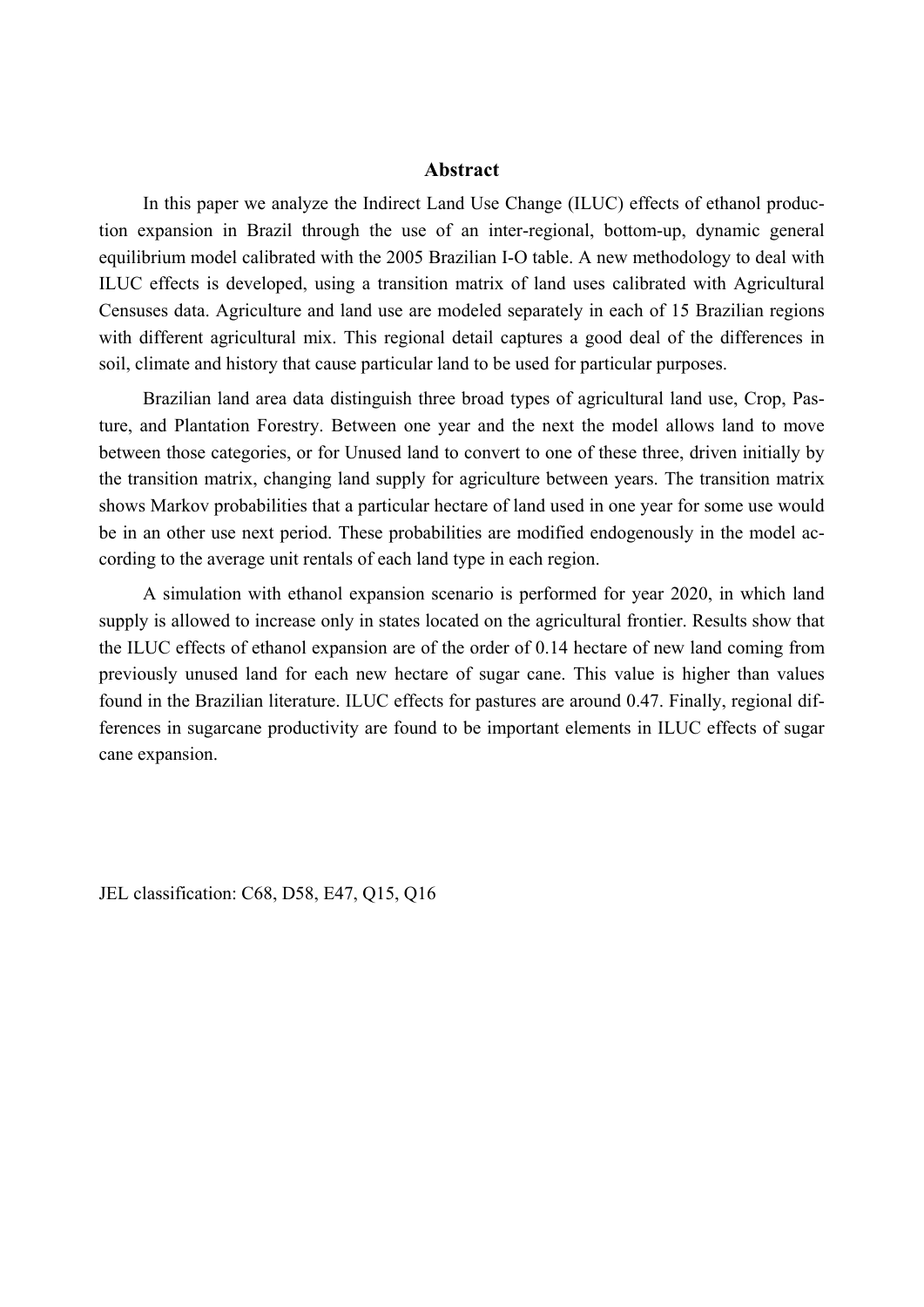### **Ethanol Expansion and Indirect Land Use Change in Brazil**

Joaquim Bento de Souza Ferreira Filho<sup>1</sup> and Mark Horridge<sup>2</sup>

#### **1 Introduction**

 $\overline{a}$ 

The worldwide expansion of biofuels production has raised concerns about its impact on food security and food supply, due to competition for agricultural land. Researchers have linked this competition to recent hikes in food prices.

In Brazil the issue is also highly controversial. Brazil is the world leader in ethanol production, initiating in the early 1970s a program which led to the development by local automobile companies of flex-fuel engines. Presently, around half of all Brazilian cars (and nearly all new cars) use these hybrid engines, which can run with any mixture of pure ethanol and gasohol (around 80% gasoline and 20% ethanol). In 2010 cars used nearly equal volumes of gasoline and ethanol (although diesel, used mainly by commercial vehicles, accounted for nearly 50% of transport energy use)<sup>3</sup>.

Although the production and use of ethanol in Brazil has increased greatly in the last decade, Bacha (2009) points out that no food scarcity has arisen. On the contrary, the per capita production of fruits, agricultural raw materials, food and beverages has increased in the period (Bacha, 2009). This phenomenon was accompanied by strong productivity increases in agriculture, as well as an increase in land use.

As is well known, Brazil still has a vast stock of land which could be converted to agricultural uses. Land clearing for agriculture is a complex and multi-dimensional phenomenon, that raises great concerns. Although the rate of land clearing is now easier to measure, *via* satellite monitoring, its causes are much harder to assess, as pointed out by Babcock (2009), who also argues that …"the debate about whether biofuels are a good thing now focuses squarely on whether their use causes too much conversion on natural lands into crop and livestock production around the world". The debate is of economic importance, since regulations regarding biofuels will depend crucially on the indirect land use changes (ILUC) caused by the expansion in energy agricultural-based products.

Among the studies which try to measure ILUC associated with ethanol expansion in Brazil are those of Nassar et al (2010) and Ferez (2009), with different methodological approaches. In this paper we analyze the indirect land use changes caused by scenarios of ethanol expansion, through the use of a detailed General Equilibrium model of Brazil. To accomplish this task we propose a new method of assessing the ILUC.

<sup>&</sup>lt;sup>1</sup> Address: ESALQ/USP. Departamento de Economia, Administração e Sociologia Rural. Av. Pádua Dias, 11. Piracicaba, SP. Brazil. CEP – 13418-900. Email: jbsferre@esalq.usp.br

<sup>&</sup>lt;sup>2</sup> Centre of Policy Studies - COPS. Monash University, Melbourne, Austrália.

<sup>&</sup>lt;sup>3</sup> See http://en.wikipedia.org/wiki/Ethanol\_fuel\_in\_Brazil for more detail.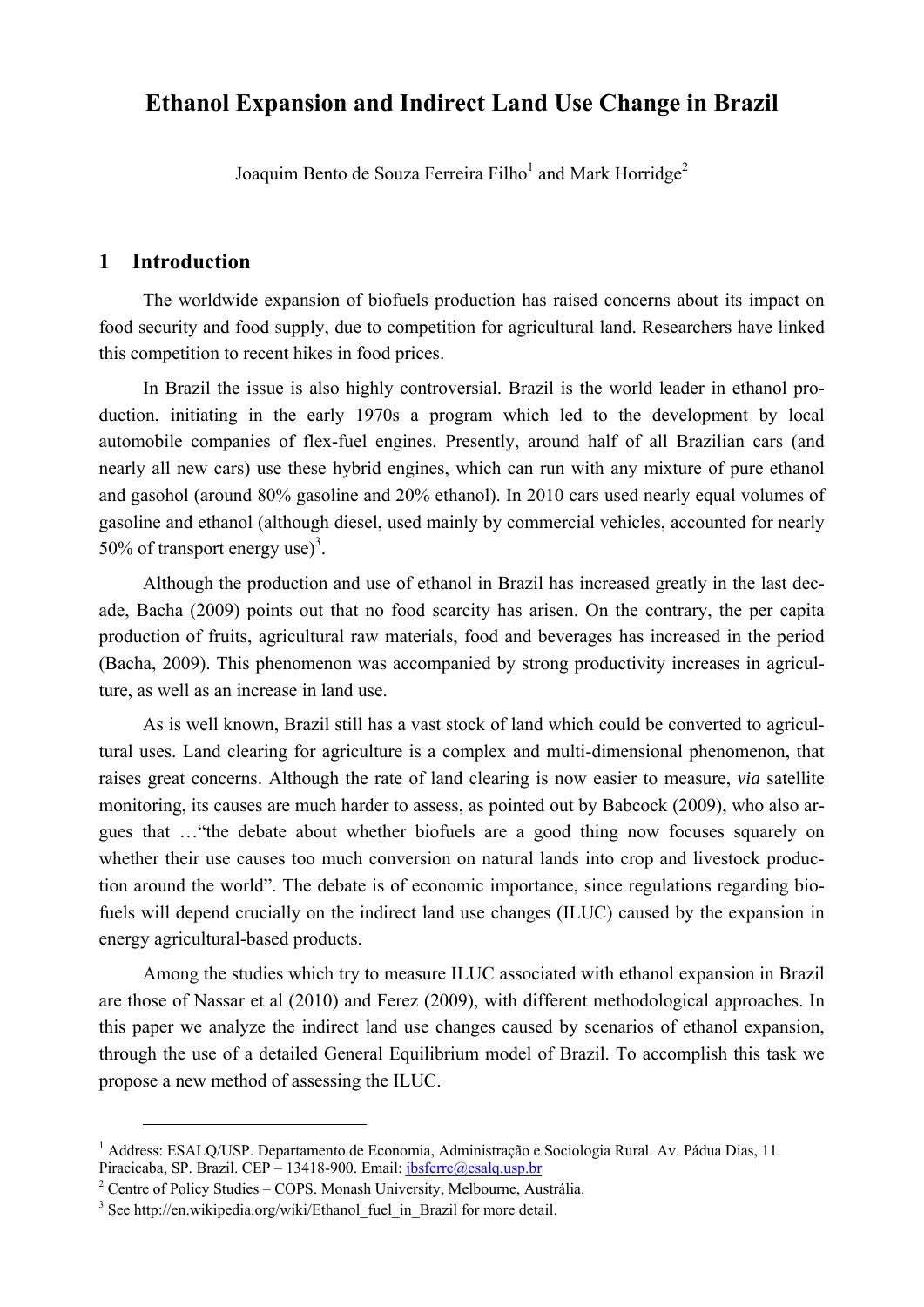#### **2 Sugarcane and ethanol expansion and land use in Brazil**

Ethanol production in Brazil doubled in the period between years 1990 and 2008, and, as shown in Figure 1, has been increasing continuously since year 2000, reaching a peak of around 22 billion liters in 2008. The increase came mainly from the Center-South $4$  region, which produces 90% of the total. Figure 2 shows that the bulk of expansion of sugarcane planted area happened in São Paulo<sup>5</sup>, which in 2008 accounted for 60% of total Brazilian ethanol production. São Paulo's planted area grew from 1.8 Mha (million hectares) in 1990 to 4.9 Mha in 2008.



**Figure 1. Evolution of ethanol production and exports in Brazil. (1,000 litres).** Source: Secretaria de Comércio Exterior do Brasil (SECEX).

 $\overline{a}$ 

These figures are central to the ILUC discussion. In São Paulo and most of Brazil's Southern states, the stock of convertible land has basically run out, meaning that the supply of agricultural land is fixed. Hence sugarcane expands only at the expense of other land uses.

However, around 12 Mha (million hectares) have been added to total crop area between 1995 and 2006 according to the Brazilian Agricultural Censuses of 1996 and 2006 (14 Mha between 1995 and 2009). An extra 1.8 Mha of planted pastures have been incorporated in the same period. The expansion of agricultural area has taken place mainly in some states in the Centerwest, North and Northeast of Brazil, notably those closer to the Center-west Cerrados (tropical savanna) areas.

<sup>4</sup> Brazil groups its 27 states into 5 "macro-regions": **North** (Rondônia, Acre, Amazonas, Roraima, Para, Amapá, Tocantins), **Northeast** (Maranhão, Piauí, Ceara, Rio Grande do Norte, Paraíba, Pernambuco, Alagoas, Sergipe and Bahia), **Southeast** (Minas Gerais, Espirito Santo, Rio de Janeiro and São Paulo), **South** (Paraná, Santa Catarina and Rio Grande do Sul), and **Center-west** (Mato Grosso do Sul, Mato Grosso and Goiás/Brasilia). These are shown in Appendix Map 1.

<sup>&</sup>lt;sup>5</sup> In this paper "São Paulo" refers always to São Paulo state, rather than to its capital city, also named São Paulo.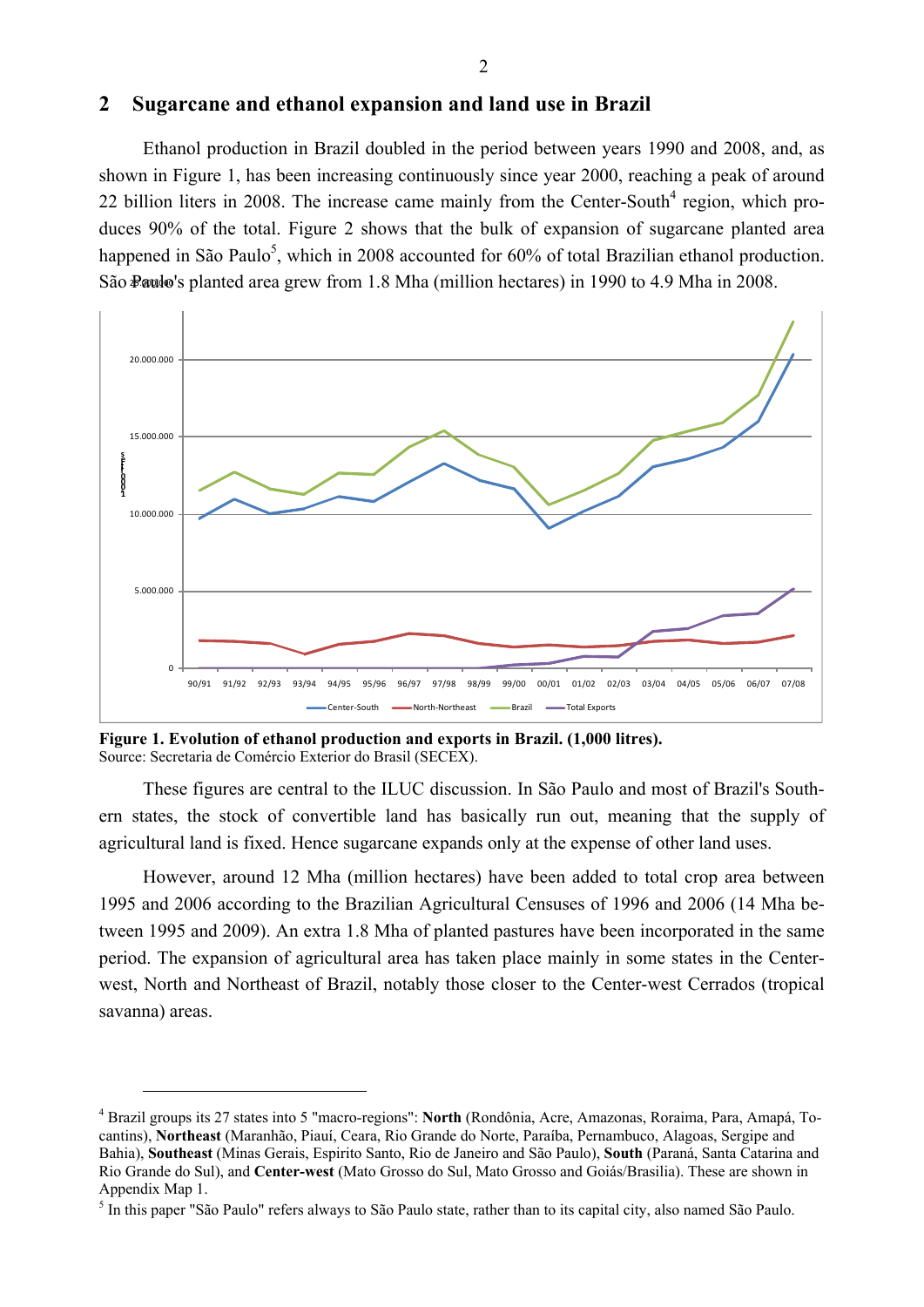



**Figure 2. Evolution of sugarcane planted area in Brazil, by state. Hectares.**

Figure 3 shows how land use evolved between the last two Brazilian Agricultural Censuses (1995 and 2006). There, "Unused" land is defined as the total area of each state minus the used areas: crops, pastures and planted forests, as shown in each respective Agricultural Census. It includes, then, all areas not used in agriculture, like natural forests, but also urban areas, lakes and roads. These areas, however, are expected to change much less than the land-cleared areas, so the change in "Unused" is used here as a proxy for deforestation, or land clearing for agricultural uses. 10



**Figure 3. Land use change in Brazil, by state. Variation between 1995 and 2005.** Source: Brazilian Agricultural Censuses 1995 and 2006.

3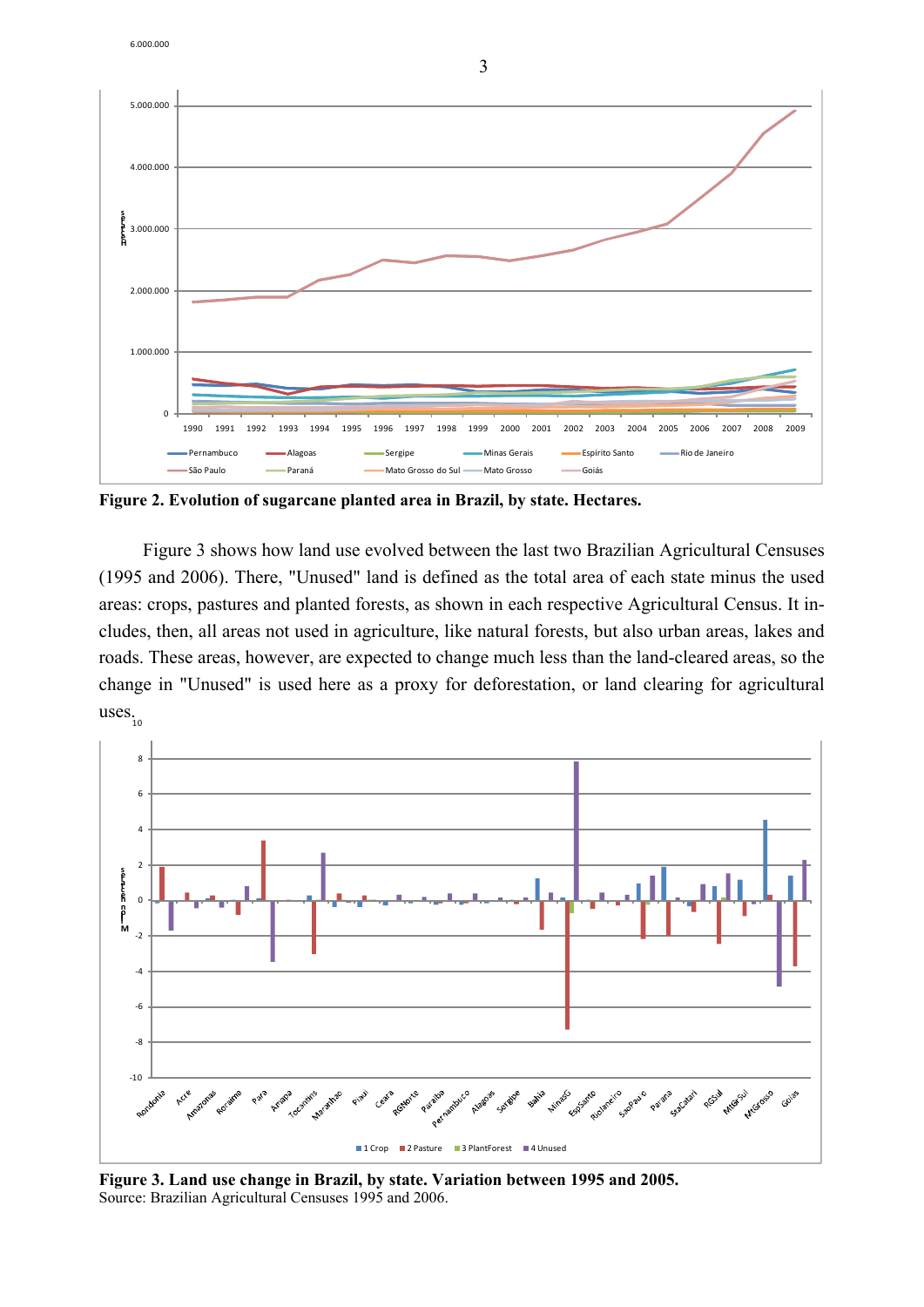As seen in Figure 3, the fall in unused land occurred mostly in the states of Rondônia and Para, in the North (Amazon) region, and in the state of Mato Grosso, also in the Legal Amazon. However, while in Rondônia and Para there was a strong increase in pastures, in Mato Grosso the increase was in crops areas (which was used mostly for soybean). By contrast, in São Paulo, the most important sugarcane expansion region, the unused land area actually increased in the period, as well as the land for crops, while pasture areas decreased.

This suggests, of course, that land substitution for sugarcane expansion in São Paulo occurred at the expense of land use for pastures, and not deforestation, since, as noted before, land stocks are run out in this state. But this seems to be the case with most other states, apart from those three states mentioned above. In Paraná state, for example, the 1.9 Mha (million hectares) increase in area under crops in the period was matched by a 1.97 Mha fall in pasture area. In Rondônia state, on the other hand, the 1.8 Mha increase in pasture area was matched by a 1.7 Mha fall in unused land.

This illustrates the complexity of analyzing the ILUC process, as noted by Babcock (2009). How much of the increase in pastures in Rondônia can be imputed to any particular crop area expansion in Southeast Brazil?

A trial area transition matrix can be seen in Table 1. This matrix shows in the last column the total area for each use in 1996 and in the last row the corresponding value in 2006. The offdiagonal values in the body of the table are the transition (calibrated) between those two periods, and show the amount of each land category which is transformed to another. Although the table only covers São Paulo, Mato Grosso and all Brazil, values for all the other states are available.

| São Paulo          | Crop | Pasture | PlantForest | Unused | Total |
|--------------------|------|---------|-------------|--------|-------|
| Crop               | 5.4  | 0.0     | 0.0         | 0.4    | 5.8   |
| Pasture            | 1.4  | 6.8     | 0.0         | 0.9    | 9.1   |
| PlantForest        | 0.0  | 0.1     | 0.3         | 0.1    | 0.6   |
| Unused             | 0.0  | 0.0     | 0.0         | 9.3    | 9.3   |
| Total              | 6.8  | 6.9     | 0.4         | 10.7   | 24.8  |
| <b>Mato Grosso</b> | Crop | Pasture | PlantForest | Unused | Total |
| Crop               | 3.5  | $0.0\,$ | 0.0         | 0.0    | 3.5   |
| Pasture            | 3.7  | 17.7    | 0.0         | 0.0    | 21.5  |
| PlantForest        | 0.0  | 0.1     | 0.0         | 0.0    | 0.1   |
| Unused             | 0.8  | 4.0     | 0.1         | 60.4   | 65.3  |
| Total              | 8.0  | 21.8    | 0.1         | 60.4   | 90.3  |
| <b>Brazil</b>      | Crop | Pasture | PlantForest | Unused | Total |
| Crop               | 44.8 | 1.1     | 0.0         | 4.9    | 50.8  |
| Pasture            | 15.5 | 146.0   | 0.6         | 15.6   | 177.7 |
| PlantForest        | 0.1  | 0.9     | 3.5         | 0.9    | 5.4   |
| Unused             | 1.0  | 10.9    | 0.4         | 605.3  | 617.6 |
| Total              | 61.4 | 158.9   | 4.5         | 626.7  | 851.5 |
|                    |      |         |             |        |       |

**Table 1. Total land use change matrix, 1996–2005, Mha (million hectares).**

Source: original data from IBGE.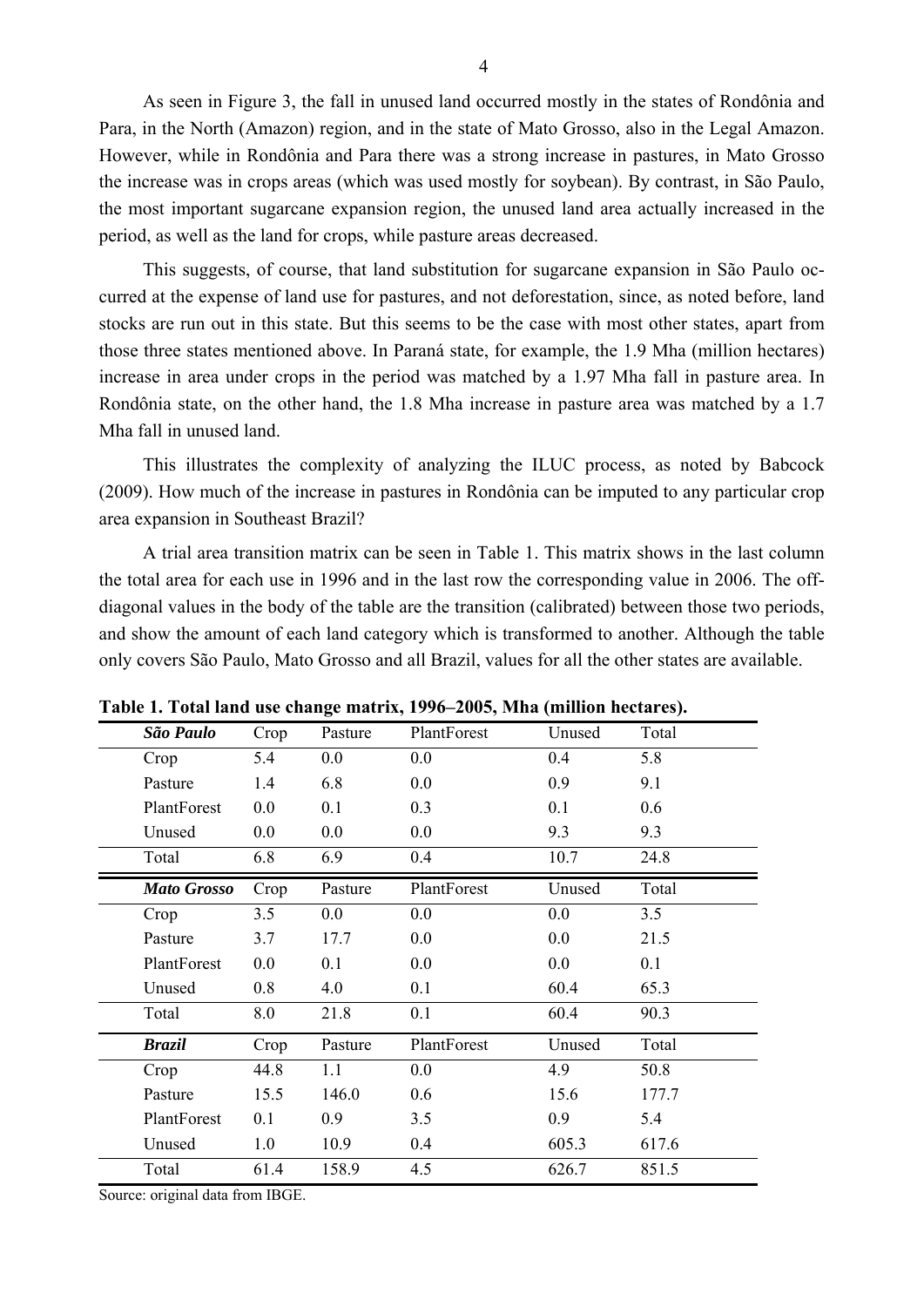Table 1 shows that the total crop area in 1996 was around 50.8 Mha (million hectares), changing to 61.4 Mha in 2006. These figures were drawn from the respective Brazilian Agricultural Censuses. In the period about 15.5 Mha of pastures were converted to crops, while just 1.0 Mha were directly converted from unused land to agriculture. It can also be seen that for the period the total area under pastures has decreased from 177.7 to about 158.9 Mha<sup>6</sup>.

However, the land use transition differed markedly between states. While in São Paulo virtually no unused land was converted for any other use in the period, in Mato Grosso (on the agricultural frontier) about 840 thousand hectares were directly converted from unused to crop, and 4 Mha to pastures. This information, by state, will be used later to generate a transition matrix which will show the annual rate of change (or conversion) of each use to the other, and is the basis for our transition matrix modelling of land use change.

#### **3 Methodology**

In this paper we use a multi-period computable general equilibrium model of Brazil, based on previous work by Ferreira Filho and Horridge (2010), to analyze the ILUC effects of projected sugarcane expansion. The model includes annual recursive dynamics and a detailed bottom-up regional representation, which for the simulations reported here distinguished 15 aggregated Brazilian regions (see Appendix Map 2) It also has 38 sectors, 10 household types, 10 labor grades, and a land use change (LUC) model which tracks land use in each state, to be described below. The core database is based on the 2005 Brazilian Input-Output model, as presented in Ferreira Filho (2010). The model has as one of its distinctive features an ethanol/gasohol substitution module, as used by Ferreira Filho and Horridge (2009).

The model's recursive dynamics consist basically of three mechanisms: (i) a stock-flow relation between investment and capital stock, which assumes a 1-year gestation lag; (ii) a positive relation between investment and the rate of profit; and (iii) a relation between wage growth and regional labor supply. With these three mechanisms it is possible to construct a plausible base forecast for the future, and a second, policy, forecast – different only because some policy instruments are shocked to different values from the base (eg, the ethanol expansion scenarios). This difference can be interpreted as the effect of the policy change. The model is run with the aid of RunDynam<sup>7</sup>, a program to solve recursive-dynamic CGE models.

#### **3.1 Modeling Regional Land Use**

Increased production of biofuels may arise from technical progress, or by using more inputs, such as capital, labor or land. The last of these, land, is in restricted supply. Some fear that to produce more biofuels Brazil may need to divert land from other crops, raising food prices, or convert unused land to agriculture — at the expense of the environment. Others claim that sugarcane acreage could be doubled, without much affecting land available for other crops. To assess these claims, our CGE model needs to model land use explicitly, as described in this section.

 $\overline{a}$ 

<sup>&</sup>lt;sup>6</sup> This includes planted and natural pastures.

<sup>&</sup>lt;sup>7</sup> RunDynam is part of the GEMPACK economic modelling software [Harrison and Pearson (1996)].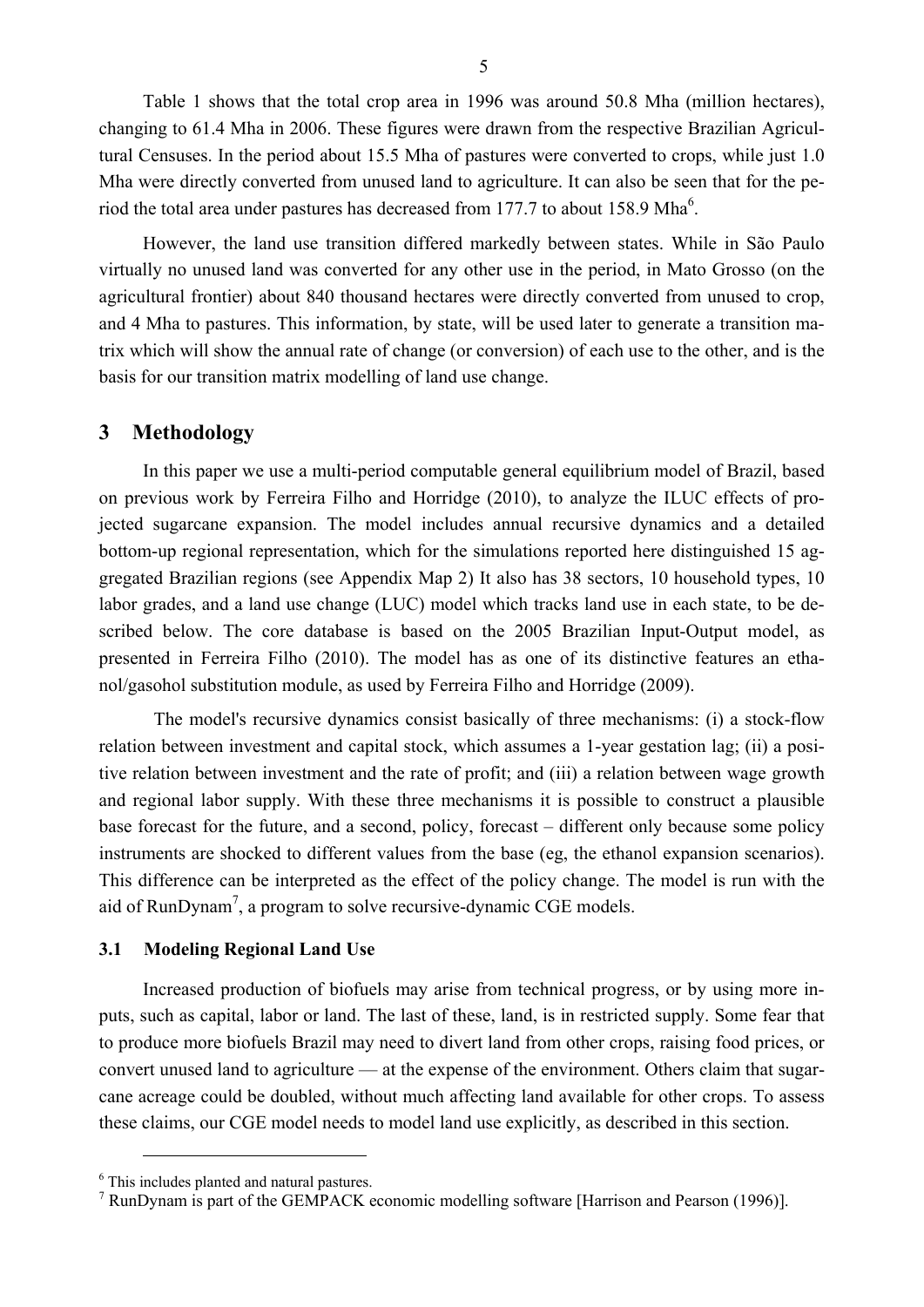To begin we emphasize that agriculture and land use are modeled separately in each of 15 Brazilian regions with different agricultural mix; and, clearly, land cannot move between regions. This regional detail captures a good deal of the differences in soil, climate and history that cause particular land to be used for particular purposes.

Table 2 is drawn from the model database and shows land used by agricultural industry in São Paulo (specializing in sugar and citrus), Mato Grosso (soybeans and beef cattle), and the whole of Brazil, in year 2005. Nationwide, around 60% of agricultural land is used for beef cattle grazing.

Brazilian land area statistics by the Instituto Brasileiro de Geografia e Estatísticas (IBGE) distinguish 3 types of agricultural land use, Crop, Pasture, and Plantation Forestry. We assumed that each industry mapped to one of these types, shown in the last column of Table 2.

|                          | São Paulo      | MtGrosso         | <b>Brazil</b>  | LandType    |
|--------------------------|----------------|------------------|----------------|-------------|
| Rice                     | $\theta$       | 0.9              | 3.9            | Crop        |
| Corn                     | 1.1            | $\mathbf{1}$     | 11.6           | Crop        |
| Wheat                    | 0.1            | $\overline{0}$   | 2.9            | Crop        |
| <b>SugarCane</b>         | 3.1            | 0.2              | 5.8            | Crop        |
| Soy                      | 0.8            | 6.1              | 23             | Crop        |
| FruitVeg                 | 0.6            | 0.2              | 8.6            | Crop        |
| Cassava                  | $\overline{0}$ | 0.1              | $\overline{2}$ | Crop        |
| Tobacco                  | $\mathbf{0}$   | $\overline{0}$   | 0.5            | Crop        |
| Cotton                   | 0.1            | 0.5              | 1.3            | Crop        |
| Citrus                   | 0.6            | $\boldsymbol{0}$ | 1              | Crop        |
| Coffee                   | 0.2            | $\boldsymbol{0}$ | 2.3            | Crop        |
| Forestry                 | 0.4            | 0.1              | 4.7            | PlantForest |
| BeefCattle               | 5.6            | 20.8             | 136.4          | Pasture     |
| Dairy                    | 1.5            | 0.9              | 24.1           | Pasture     |
| <b>Total Agriculture</b> | 14.1           | 30.9             | 228.1          |             |
| Unused                   | 10.7           | 59.4             | 623.4          |             |
| Total                    | 24.8           | 90.3             | 851.5          |             |

**Table 2. Land used by agriculture in Brazil, 2005. Mha (million hectares).**

Source: Brazilian Agricultural Censuses of 1995 and 2006.

Within each region, the area of "Crop" land in the current year is pre-determined. However, the model allows a given area of "Crop" land to be re-allocated among crops according to a CET-like rule:

$$
A_{jr} = \lambda_r . K_{jr} . R_{jr}^{0.5}
$$

where  $A_{ir}$  is the area of crop land in region r used for industry j, and  $R_{ir}$  is the unit land rent earned by industry j.  $K_{ir}$  is a constant of calibration while the slack variable  $\lambda_r$  adjusts so that:

$$
\sum_{j} A_{jr} = A_r = \text{pre-determined area of Crop land.}
$$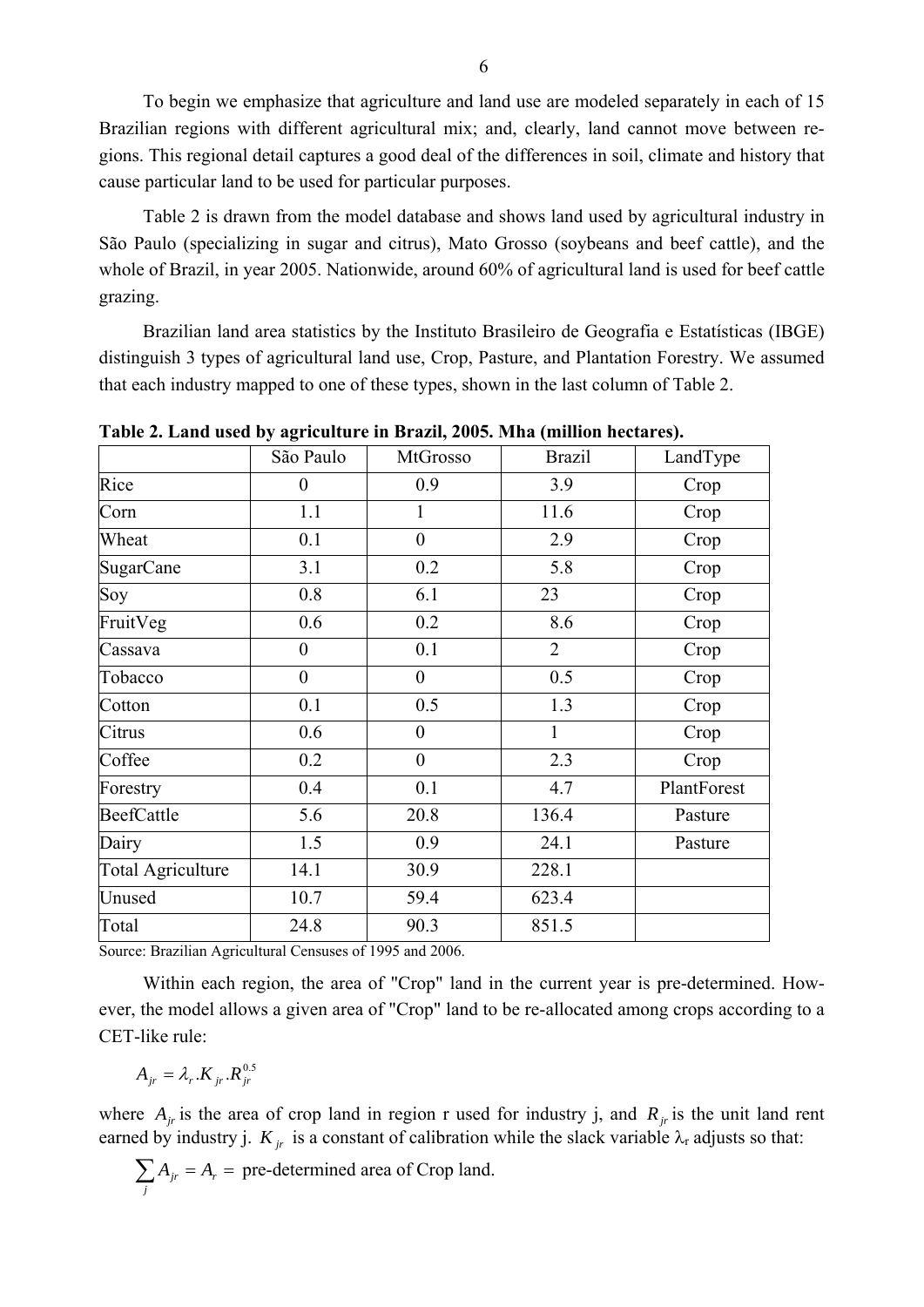The same mechanism is used to distribute Pasture land between Beef and Dairy uses. Forestry land has only one use.

The final row of Table 2 shows the total area of each region -- which considerably exceeds the amount used for agriculture. The difference, called "Unused", accounts for 73% of Brazil's total area. It should include land used for cities and other housing, roads and road verges, rivers and their banks, land too steep, dry or swampy to use, environmental reserves, and many other uses. It also includes land which could be used for crops or grazing, but is not yet so used. The North and West of Brazil contain large areas both of cultivable savanna and of forests that could be felled for grazing.

Between one year and the next the model allows land to move between the Crop, Pasture, and Forestry categories, or for unused land to convert to one of these three. Based on the information displayed in Table 1 (which shows land use changes between 1996 and 2005), a transition matrix approach is used, as illustrated in Table 3 below. As before, we show extracts for São Paulo (around the size of UK), Mato Grosso (France + Germany), and the whole of Brazil (non-Alaskan USA). The transition matrices show land use changes in the first year of our simulation. Row labels refer to land use at the start of a year, column labels to year end. Thus the final, row-total, column in each sub-table shows initial land use, while the final, column-total, row shows year-end land use. Within the table body, off-diagonal elements show areas of land with changing use.

| São Paulo         | Crop     | Pasture | PlantForest    | Unused         | Total |
|-------------------|----------|---------|----------------|----------------|-------|
| Crop              | 6.4      | 0.1     | $\overline{0}$ | 0.1            | 6.6   |
| Pasture           | 0.4      | 6.6     | $\overline{0}$ | 0.1            | 7.1   |
| PlantForest       | $\theta$ | 0.1     | 0.3            | $\overline{0}$ | 0.4   |
| Unused            | $\theta$ | 0.1     | $\theta$       | 10.6           | 10.7  |
| Total             | 6.7      | 6.9     | 0.4            | 10.8           | 24.8  |
| <b>MatoGrosso</b> | Crop     | Pasture | PlantForest    | Unused         | Total |
| Crop              | 8.7      | 0.2     | 0              | 0.1            | 9     |
| Pasture           | 1        | 20.6    | $\theta$       | 0.1            | 21.8  |
| PlantForest       | $\theta$ | 0.1     | $\theta$       | $\theta$       | 0.1   |
| Unused            | $\theta$ | 0.9     | 0.1            | 58.4           | 59.4  |
| Total             | 9.7      | 21.8    | 0.1            | 58.7           | 90.3  |
| <b>Brazil</b>     | Crop     | Pasture | PlantForest    | Unused         | Total |
| Crop              | 59.2     | 1.6     | $\theta$       | $\overline{2}$ | 62.9  |
| Pasture           | 5        | 153     | 0.4            | 2.1            | 160.5 |
| PlantForest       | $\theta$ | 0.9     | 3.6            | 0.1            | 4.7   |
| Unused            | 0.1      | 3.7     | 0.6            | 619            | 623.4 |
| Total             | 64.3     | 159.2   | 4.6            | 623.3          | 851.5 |

**Table 3. Transition matrices for land use change (Mha). Average annual changes.**

Source: primary data from IBGE.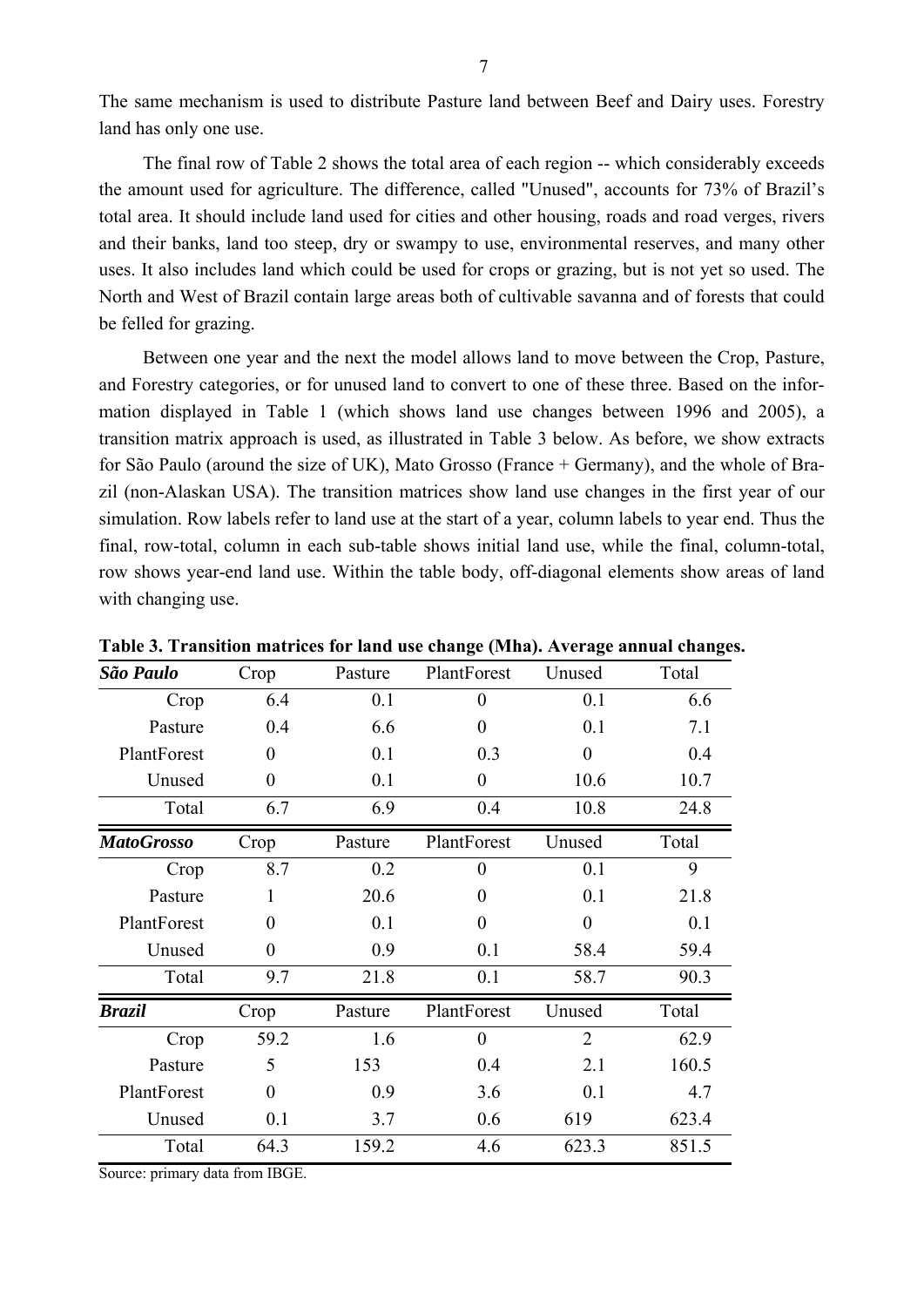Above, row and column values reflect current land use and the average rate of change of land use during the last 11 years (1996 to 2005), drawn from the Brazilian Agricultural Censuses of 1996 and 2006<sup>8</sup>. Numbers within the table bodies are not observed but reflect an imposed prior: that most new Crop land was formerly Pasture, and that new Pasture normally is drawn from Unused land. The prior estimates are scaled to sum to data-based row and column totals.

The transition matrices could be expressed in share form (ie, with row totals equaling one), showing Markov probabilities that a particular hectare used today for, say, Pasture, would next year be used for crops. In the model, these probabilities or proportions are modeled as a function of land rents, via:

 $S_{par} = \mu_{pr} L_{par} P_{ar}^{\alpha} M_{ar}$ 

where (the r subscript always denoting region):

 $S_{\text{part}}$  = share of land type p that becomes type q in region r  $\mu_{pr}$  = a slack variable, adjusting to ensure that  $\sum S_{pqr} = 1$ *q*  $L_{pqr}$  = a constant of calibration = initial value of  $S_{pqr}$  $P_{ar}^{\alpha}$  = average unit rent earned by land type q  $\alpha$  = a sensitivity parameter, with value set to 0.35  $M_{\text{ar}}$  = a shift variable, initial value 1

The sensitivity parameter **α** was set to 0.35 to give a "normal" (close to observed) past evolution of crops areas in the baseline.

Thus, if Crop rents rise relative to Pasture rents, the rate of conversion of Pasture land to Crops will increase. To model the rate of conversion of Unused land we needed to assign to it a fictional rent—we chose the regional CPI. However, in our scenarios we only allowed the amount of Unused land to decrease in selected frontier regions, namely Rondonia, Amazon, ParaToc, MarPiaui, Bahia, MtGrosso, and Central. In the other, mainly coastal regions, total agricultural land was held fixed (by endogenizing the corresponding  $M_{qr}$  variable).

In summary, the model allows for, say, Sugarcane, output to increase through:

- assumed uniform primary-factor-enhancing technical progress of 1.5% p.a. (baseline assumption);
- increasing non-land inputs;

 $\overline{a}$ 

- using a greater proportion of Crop land for sugarcane, in any region;
- converting Pasture land to Crops, if Crop rents increase, in any region; and
- converting Unused lands to Pasture or Crop uses, in frontier regions.

The last three mechanisms above characterize the indirect land use change (ILUC) examined in this paper.

 $8$  The Brazilian Agricultural Census of 1996 has as references the periods between August, 1, 1995 and July, 31, 1996. The 2006 Agricultural Census has as reference the year of 2006 (IBGE, available at http://www.ibge.gov.br/home/estatistica/economia/agropecuaria/censoagro/brasil\_2006/default.shtm).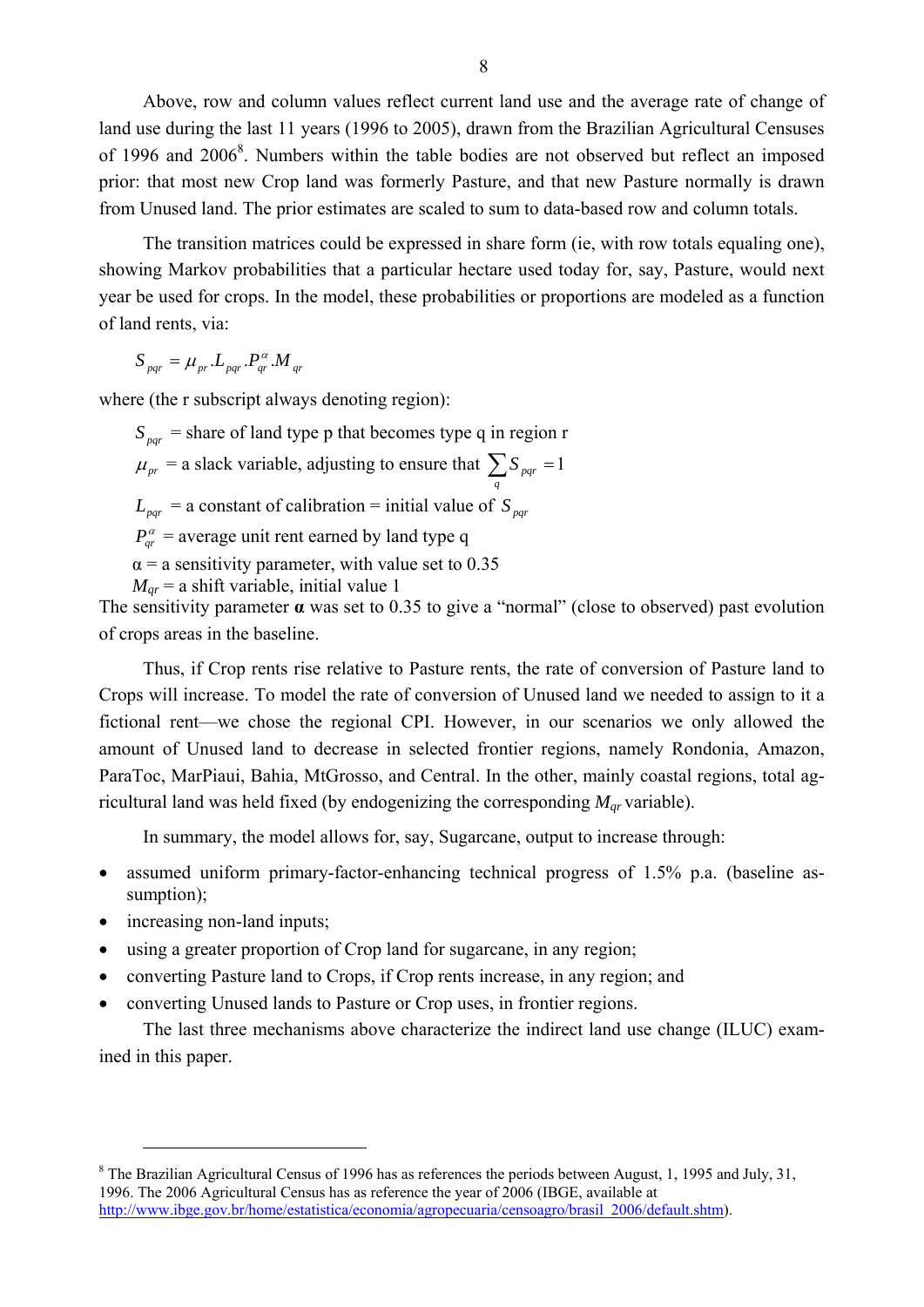#### **4 Model baseline and scenario simulation**

As stated before, the model database is for year 2005. The model was run for three years of historical simulations, using observed data to update the database to 2008, followed by annual simulations to simulate the ethanol expansion scenario until 2020. The baseline assumes moderate economic growth until 2020, around 3.5% increase in real GDP per year, with projections for population increase by state by IBGE.

To analyze the ILUC effects of an aggressive expansion of ethanol production, we compare a moderate scenario with a more aggressive one, analyzing the differences in land use in both situations. With this in mind, the baseline projections for ethanol entail a moderate expansion in exports as well as in household use, around 4% per year. These projections result in an equivalent 4% per year increase in ethanol production in Brazil<sup>9</sup>.

The policy scenario, on the other hand, is based on the projections by EPE (2008), and comprises a 12.8% per year increase in ethanol exports, from 2008 to 2020, and a 9.2% per year increase in household use of ethanol, in the same period. No endogenous technological change was considered for the simulations.

#### **4.1 Closure**

The model closure allows labor to move between regions and activities, driven by real wages changes, but not to move between labor categories. Capital accumulates between periods driven by profits, as discussed before. In order to properly approach the sugarcane expansion, a few other closure rules were used in the simulations:

- Capital in the ethanol industry was allowed to accumulate only in some regions, where ethanol expansion is expected to occur (Ferreira Filho and Horridge, 2009). These regions are Minas Gerais (MinasG), São Paulo, Parana, Mato Grosso do Sul (MtGrSul), Mato Grosso (MtGrosso) and Central.
- Exports of agricultural raw products, food, textiles and mining were kept fixed in the simulations.

#### **5 Results**

 $\overline{a}$ 

In what follows we first present the model baseline for land use in Brazil until 2020, generated by our projections for the economy and by our transition matrix approach.

<sup>&</sup>lt;sup>9</sup>The observed expansion in ethanol exports in Brazil in the historical simulation period, from 2005 to 2008 was much higher, around 25% per year.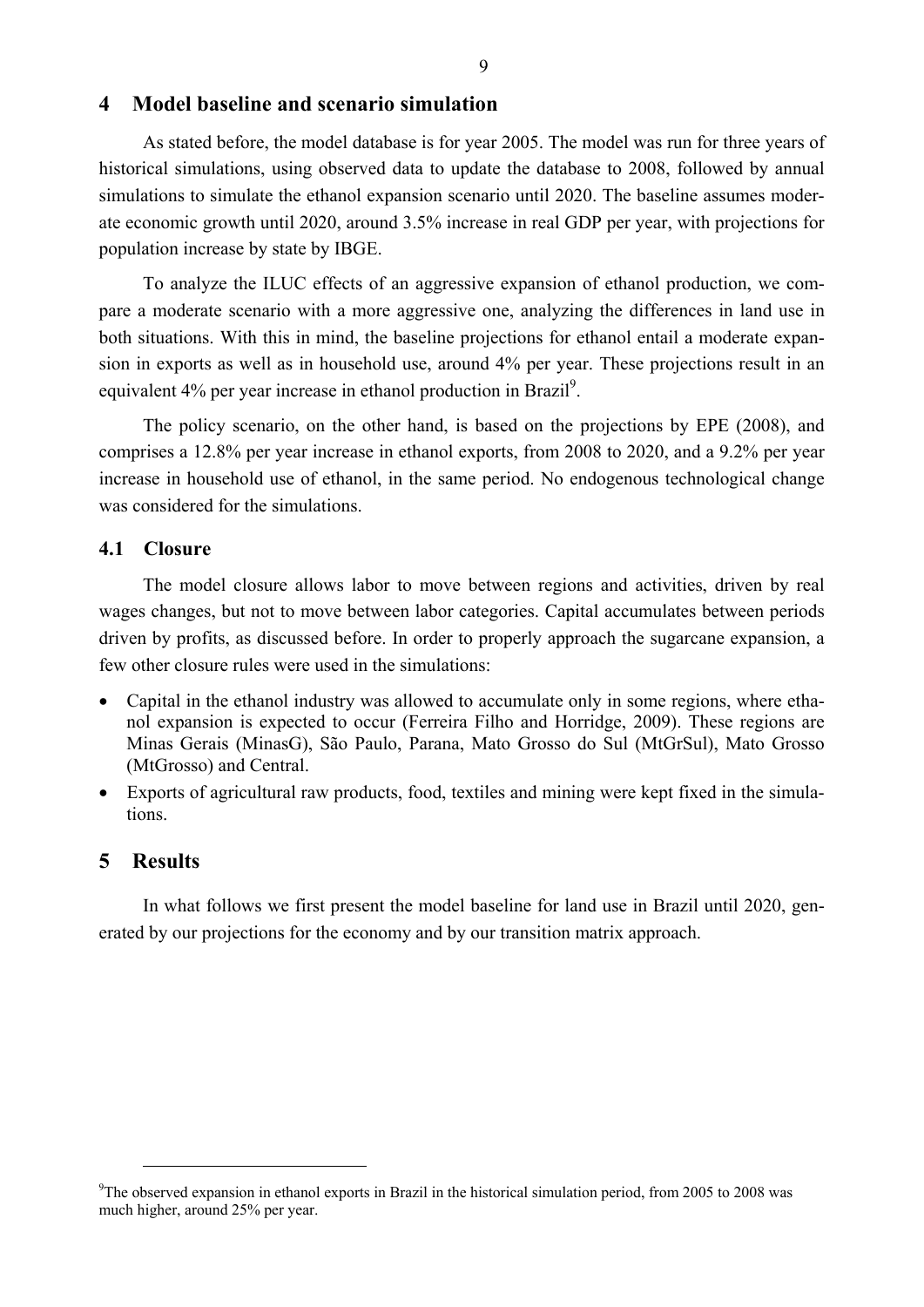

**Figure 4. Baseline evolution of broad categories of land use in Brazil. Percent variation, accumulated.**

Our baseline scenario, shown in Figure 4, entails a 4.1% fall in unused land, accumulated in 2020, matched by a 13.2% increase in area for crops, 10.6% increase in area for pastures, and 7.3% increase in area used for planted forests. This represents an extra 25.6 Mha (million hectares) coming from unused land to the production of crops (8.3 Mha), pastures (16.9 Mha) and planted forests (0.34 Mha). These baseline projections, of course, result from our projections for the expansion of the Brazilian economy until 2020, as explained before, and the "normal" rate of land use change observed in the past, as expressed by our transition matrix<sup>10</sup>.

In regional terms, the bulk of the fall in unused land occurs in the Brazilian deforestation frontier: Mato Grosso (-12.4 Mha), Paratoc (Para and Tocantins states, -5.9 Mha) and Rondonia (-2.9 Mha). The states of Maranhão and Piaui (MarPiaui region), agricultural frontiers in the savanna region, also present a significant fall in unused land, -2.0 Mha by year 2020.

The simulated increase in ethanol use and exports led to a 14.8% increase in sugarcane production above the baseline, in year 2020. This increase happens at the expense of other agricultural outputs, which are slightly reduced, as seen in Table 4. Livestock-related activities increase production slightly due to capital attraction in those activities, since exports of meats were fixed in the closure.

 $\overline{a}$ 

<sup>&</sup>lt;sup>10</sup> We have, however, restricted the expansion of agricultural areas only to the expansion regions, as explained before.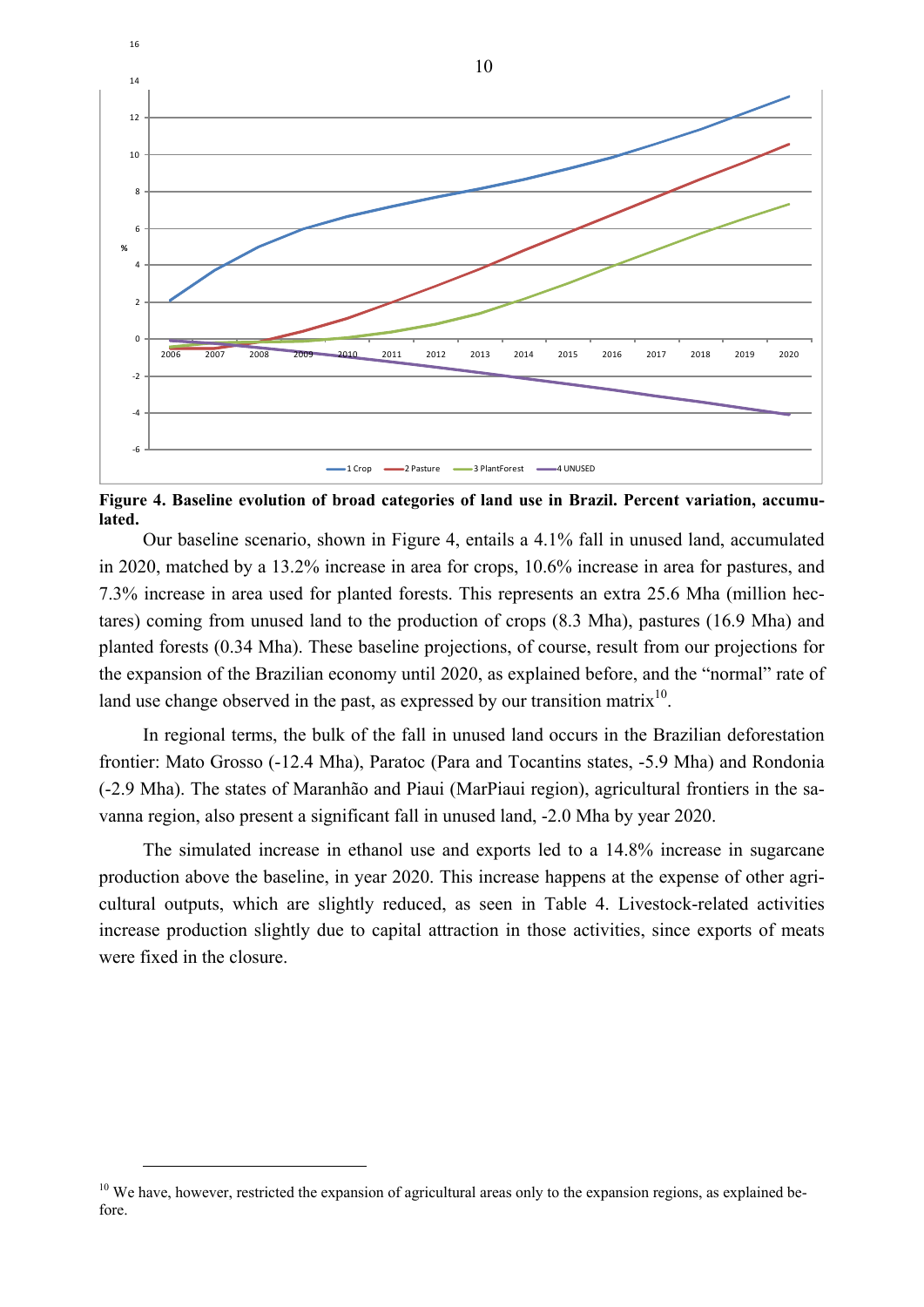| Agricultural product | Production | Land use |
|----------------------|------------|----------|
| Rice                 | 0.10       | $-0.34$  |
| Corn                 | $-0.26$    | $-1.28$  |
| Wheat                | $-1.46$    | $-2.09$  |
| Sugarcane            | 14.81      | 8.17     |
| Soybean              | $-0.04$    | $-0.86$  |
| Other agric          | $-0.65$    | $-1.67$  |
| Cassava              | 0.03       | $-0.71$  |
| Tobacco              | 0.13       | $-0.37$  |
| Cotton               | $-0.26$    | $-0.73$  |
| Citrus fruits        | $-0.65$    | $-2.98$  |
| Coffee               | $-0.01$    | $-1.10$  |
| Forestry             | $-0.51$    | $-0.73$  |
| Livestock            | 0.03       | $-0.30$  |
| Raw milk             | 0.06       | $-0.37$  |
| Other livestock      | 0.10       | 0.00     |

**Table 4. Changes in agricultural production and land use, cumulative percent deviation from baseline, 2020.**

Source: model results.

Through competition in the primary factor markets, the expansion in sugarcane area would take land from other agricultural activities. The projected variation in each land use can also be seen in the last column of Table 4. To match the expansion in sugarcane area the other agricultural activities reduce their area, compared to the baseline.

The all-Brazil results in Table 4 are aggregates of results computed separately for each of the model's 15 regions, which specialize in different crops. Further, labour is imperfectly mobile between regions, and we allowed only some (frontier) states to convert unused land. A full explanation of results must draw on these regional differences. For example, citrus fruit area reduces the most, since this activity is located mostly in São Paulo, the main sugarcane producer. With total land supply fixed in this (non-frontier) state, the sugarcane expansion must attract land from other uses.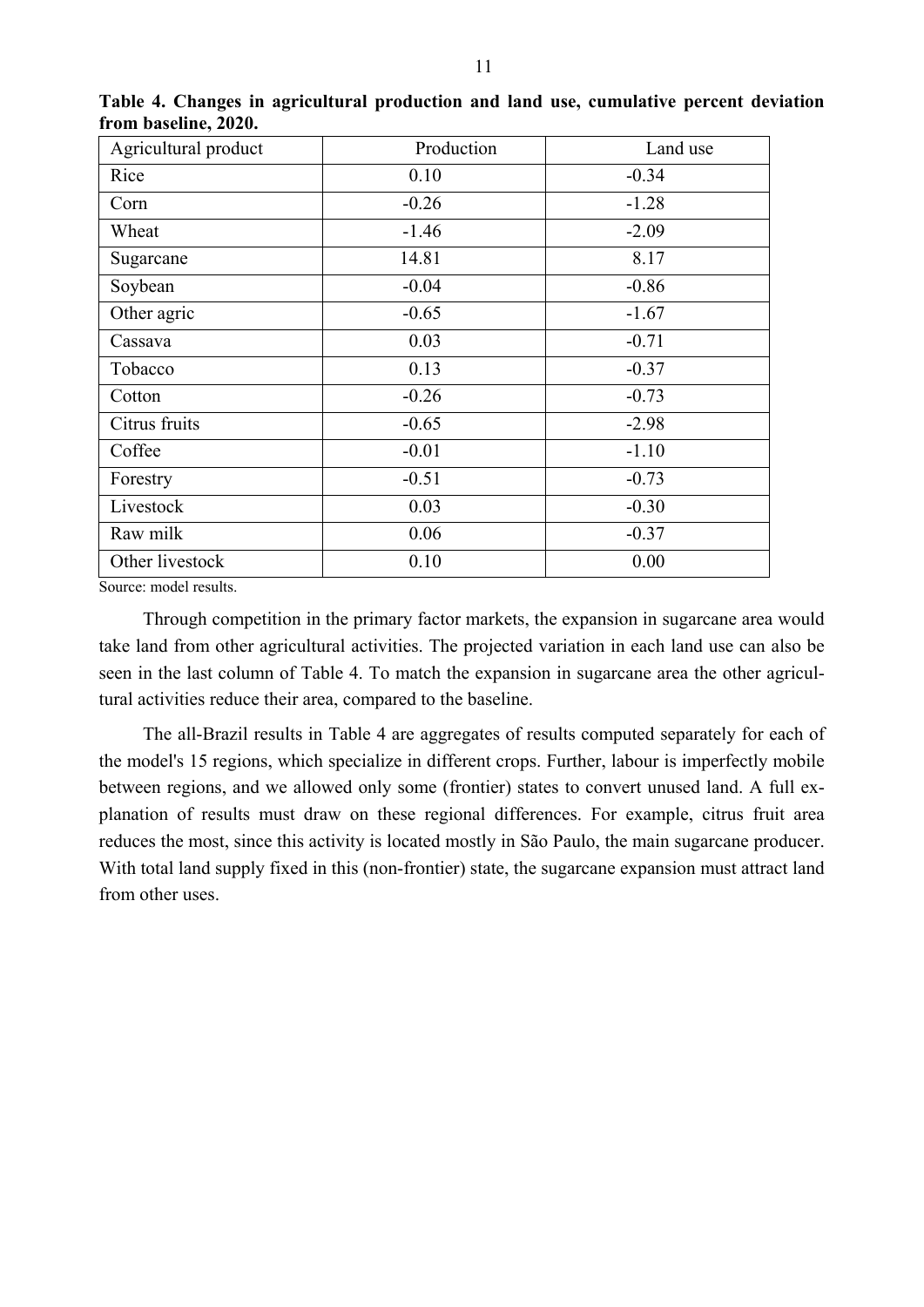

**Figure 5. Sugarcane area variation (% accumulated in 2020) and productivity index, by region.**

Some agricultural outputs increase despite the fall in land use. For example, rice production increased by 0.1% relative to the baseline, despite the 0.34% fall in its area. The reason is that rice is produced in regions where the competition with sugarcane is not as intense as, say, in the case of corn. Only 23% of total rice production in the base year is produced in the sugarcane expansion region. Actually, most of the rice (about 55%) is produced in Rio Grande do Sul state (in the SCatRioS aggregate) which produces almost no sugarcane. Corn, on the other hand, has about 74% of total production in the expansion area, in the base year. Following the price increases in the simulation, rice is able to attract more capital and labor from other activities than corn, increasing its production.

Another interesting case is raw milk production. This activity also increases production, despite the fall in land use in aggregate. It's a regional effect associated with the expansion of sugarcane in Brazil's most important milk state, Minas Gerais. Sugarcane is much less labor intensive than most of other agricultural activities. This is particular true for the new expansion regions, like Minas Gerais. The sugarcane expansion, then, frees up labor for the remaining activities, benefitting most the more labor intensive ones. Besides that, the second largest milk producing state is Santa Catarina, which is not in the expansion area, and has productivity by hectare higher than Minas Gerais. The increase in milk prices and the reduction in labor wages in milk production stimulate supply in this region, increasing production at the new prices.

Notice that while sugarcane production increases 14.8% by the end of the period, its land use increases less, by 8.17%. The reason is that sugarcane is expanding in regions with higher productivity than the Brazilian average. São Paulo, the state with the highest sugarcane productivity in Brazil, is where sugarcane expands the most, as shown in Figure 5. This effect is relevant for the ILUC discussions regarding sugarcane expansion, since the higher is the produc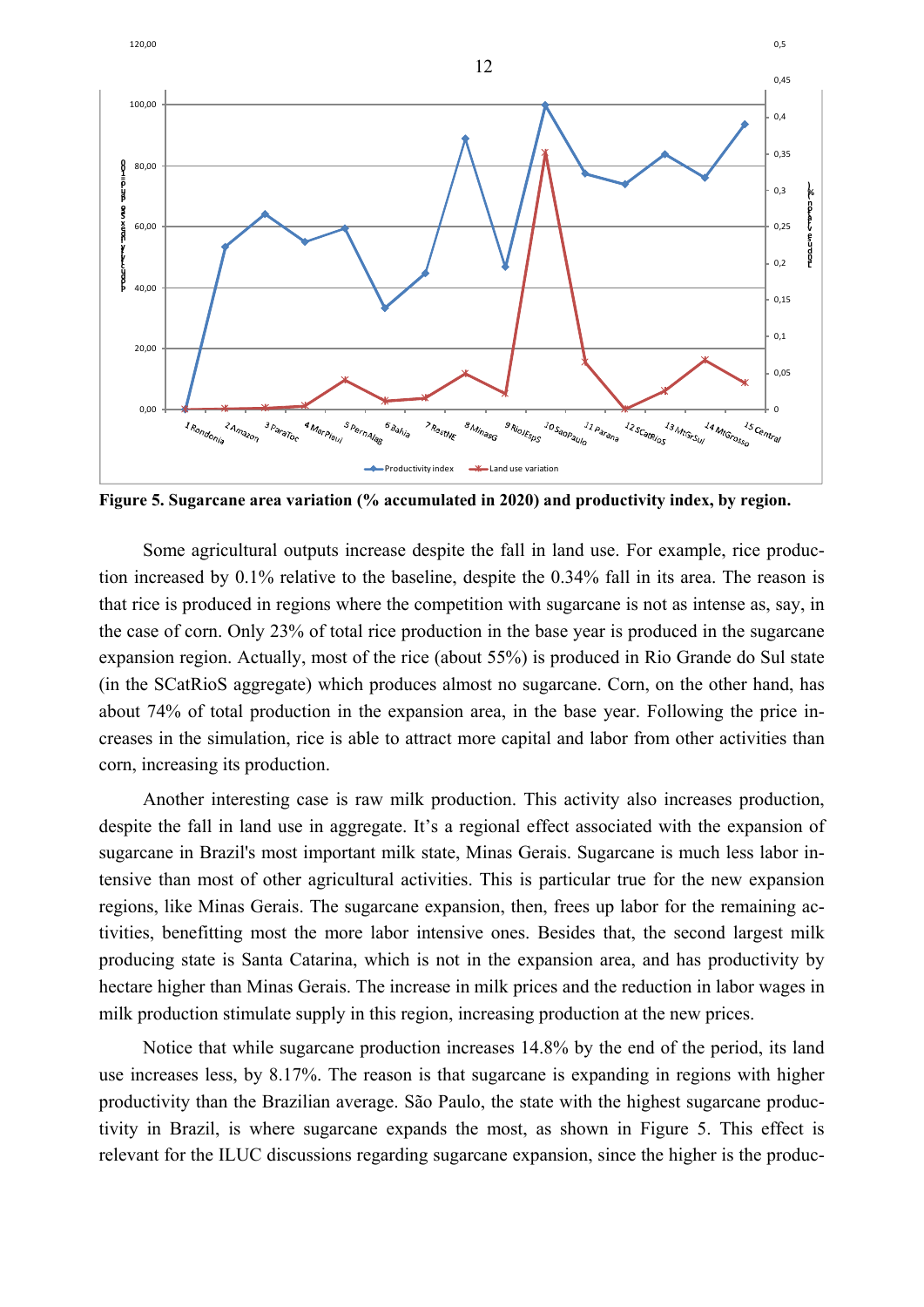tivity of the expanding culture the smaller is the land displacement required, for each unit of product.

As discussed before, the main interest of this paper is on the ILUC effects of the ethanol expansion in Brazil. For this purpose we have computed the overall land use change, according to broad land areas categories caused by the ethanol expansion, by state. Here, however, we present only the national aggregates. The evolution of broad definition land use variation caused by the ethanol expansion scenario simulated can be seen in Figure 6.



**Figure 6. Simulation results. Land use variation in Brazil. Percent variation.**

Model results show that a 0.75% expansion in crops area would be required by 2020, to accommodate the simulated ethanol expansion scenario. Pasture land would fall by 0.21%, Planted forest land by 0.65%, and Unused land by 0.02%. In physical terms this would account for an extra 530 thousand hectares of crops<sup>11</sup>, and a reduction of 380 thousand hectares of pastures, 30 thousand hectares of planted forests, and 120 thousand hectares of unused land.

Nassar et al. (2010), in a study about the relation of sugarcane expansion and land use change in Brazil with physical data for the period 2005-2008, concluded that the ILUC caused by sugarcane was around 8%, meaning that for each extra hectare of sugarcane in the period only 0.08 hectares of new land, or deforestation, was observed in Brazil as a whole. Our results allow the same type of calculation, shown in Figure 6, which shows the period average of the ratio of the change in sugarcane area and the change in unused or pastures areas.

 $\overline{a}$ 

 $11$  Sugarcane itself would require 680 thousand hectares more, but it would attract land from other activities, reducing the total requirement of crop land.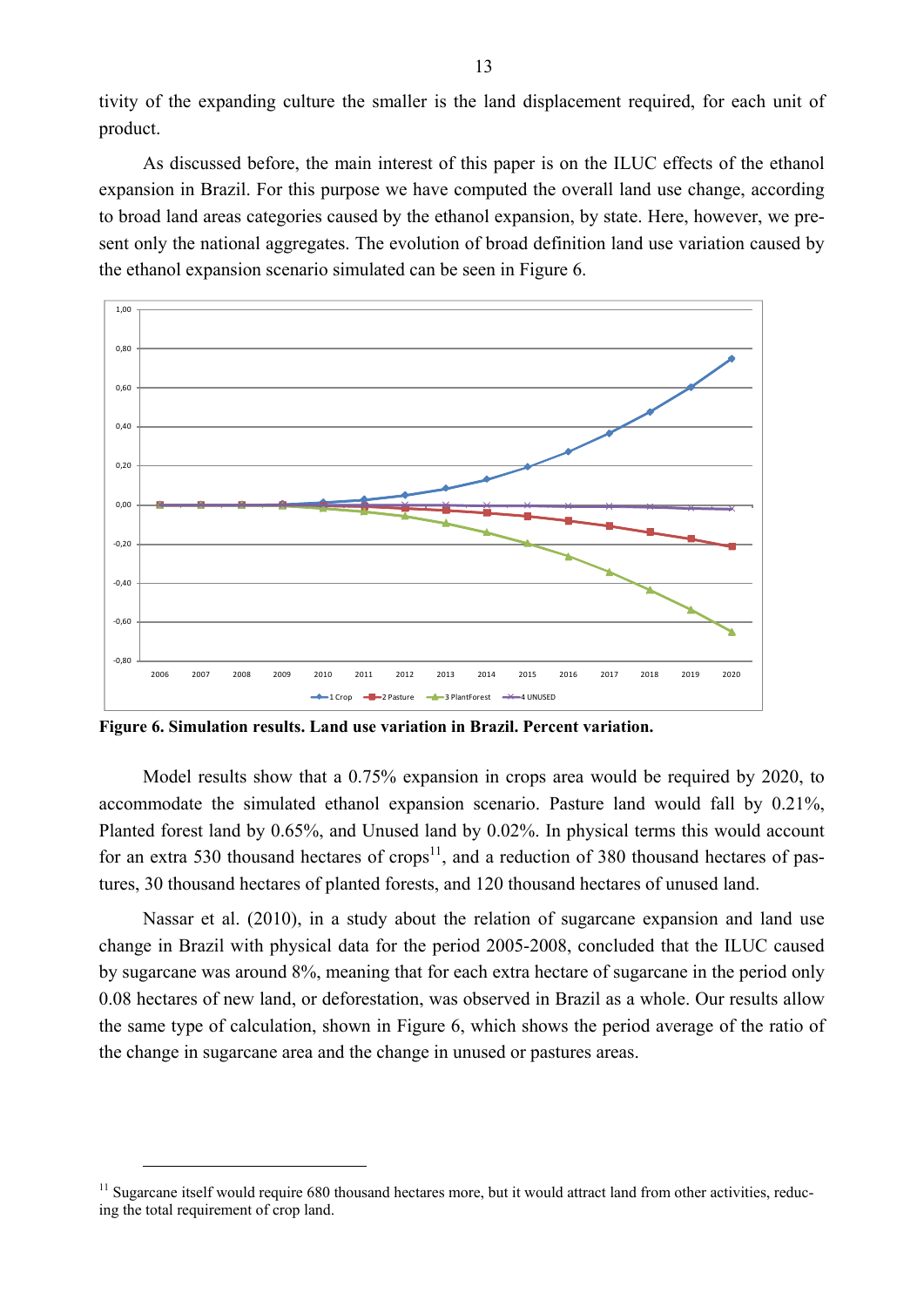|                    | Ratio of area change |
|--------------------|----------------------|
| Unused/sugarcane   | $-0.14$              |
| Pastures/sugarcane | $-0.47$              |

**Table 5. Simulation results. Average ILUC in Brazil.**

Table 5 above shows that, over the period considered<sup>12</sup> each extra sugarcane hectare was associated with a 0.14 hectares fall in unused land, and with a 0.47 hectares fall in pastures. Our model's projected ILUC, then, is somewhat higher than the one reported by Nassar et al. (2010).

Our reported value for ILUC above is an average for the period, but our dynamic model generates yearly values, which evolve over time. These ILUC values change monotonically from -0.014 in 2009 to -0.268 in 2020, averaging -0.14. This happens because of regional differences in sugarcane land productivity, as discussed before. As sugarcane expands in São Paulo (the state with higher productivity), attracting land from other uses, the price of land starts to increase faster, making this substitution harder. This makes the rate of cane expansion higher in areas where the productivity is smaller, increasing the land area required for each ton of sugarcane. In the end, this process causes an increasing ILUC. Figure 7 graphs the simulated rate of expansion of sugarcane area for the main cane-growing states in Brazil. It shows that sugarcane area grows less fast in São Paulo (the state with the higher productivity) than in several other states.



**Figure 7. Model results. Sugarcane land use by region. Percent variation, year on year.** Source: model results.

 $\overline{a}$ 

Of course, this happens in the simulations because we have kept productivity fixed across years. But this sheds light on the importance of productivity increases for the biofuels-

 $12$  ie, 2008-2020, since the 2005-2007 simulated period was just the historical simulations for database updates.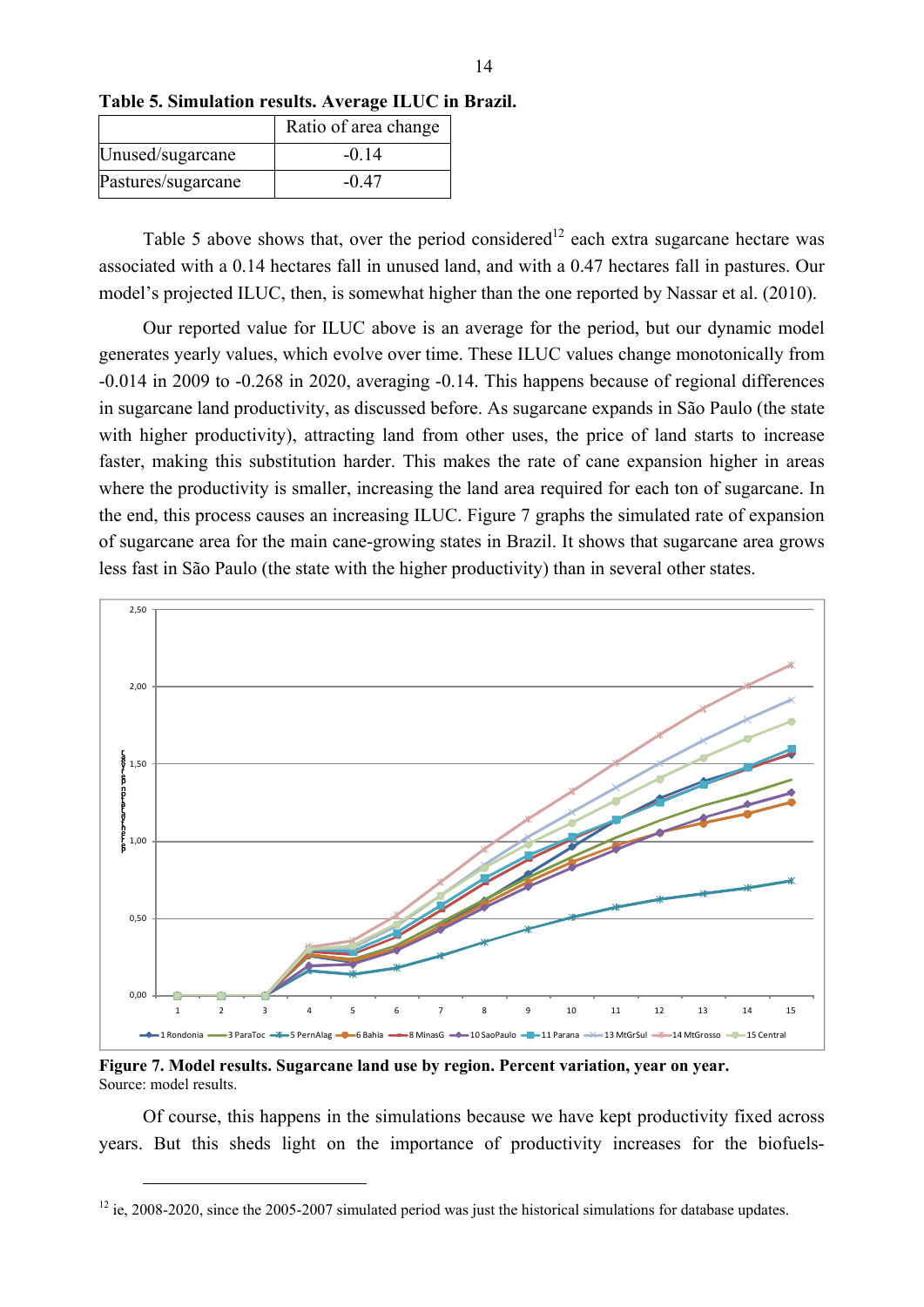deforestation issue. The higher the productivity increases the smaller the amount of new land necessary to match a given increase in biofuels production. At the same time, ILUC associated with sugarcane expansion would be reduced if the expansion into new areas is accompanied by productivity increases.

#### **6 Final remarks**

Biofuel expansion has raised concern worldwide, especially in the light of recent food price increases. The diversion of land previously used in food production towards energy crops is considered to be one factor behind those food price hikes. Our simulation, however, shows that this is not the case in Brazil. With the projected "normal" rate of increase in land supply at the agricultural frontier the amount of new land required for sugarcane production would be relatively small, and the same is true for the fall in other crops or livestock production. The rate of ILUC found here, although higher than that found by previous studies, cannot be considered very high: only 0.14 hectares of extra land would be required for each extra sugarcane hectare.

Another very important point arises from our results, relating to agricultural productivity. As shown, the expansion of sugarcane in the region with higher agricultural productivity actually saves land, in relative terms. However, it's expected that land prices will increase due to this attraction, fostering sugarcane expansion in the new regions. The average productivity in those regions was shown to be higher than in some traditional regions, but smaller than in São Paulo. This sheds light on an important topic for public policies, since the higher the productivity gains in sugarcane production, the smaller will be the ILUC effect. Agricultural research policies, then, important as they are in the general context of food security, can also be regarded as important instruments to reduce ILUC effects of biofuels expansion.

#### **7 References**

- EPE. 2008. Perspectivas para o Etanol no Brasil. Cadernos de Energia. Ministério das Minas e Energia do Brasil. 62 p.
- Babcock, B. 2009. Measuring Unmeasureable Land-use Changes from Biofuels. Iowa Ag Review. Center for Agricultural and Rural Development. Summer 2009, Vol.15,no. 3.
- Bacha, C.J.C. 2009. The impacts of agriculture-based energy sources on land use in Brazil. 49th European Regional Science Association Meeting (ERSA 2009), Lodz, Poland, August.
- Ferez, J. 2010. Produção de etanol e seus impactos sobre o uso da Terra no Brasil. 48º. Congresso da Sociedade Brasileira de Economia, Administração e Sociologia Rural. Campo Grande, MS. Anais (CD-ROM).
- Ferreira Filho, J,B,S, 2010, The world increase in ethanol demand and poverty in Brazil, Research Report to the United Nations Commission to the Latin American and Caribbean – ECLAC, Forthcoming.
- Ferreira Filho, J.B.S; Horridge, M.J. 2009. The World Increase in Ethanol Demand and Poverty in Brazil. In: Twelfth Annual Conference on Global Trade Analysis, 2009, Santiago. Proceedings of the Twelfth Annual Conference on Global Trade Analysis, 2009.
- Ferreira Filho; J,B,S; Horridge, J,M, 2010. Climate Change Impacts on Agriculture and Internal Migrations in Brazil. In: Thirteenth Annual Conference on Global Economic Analysis, 2010, Penang, Malasia.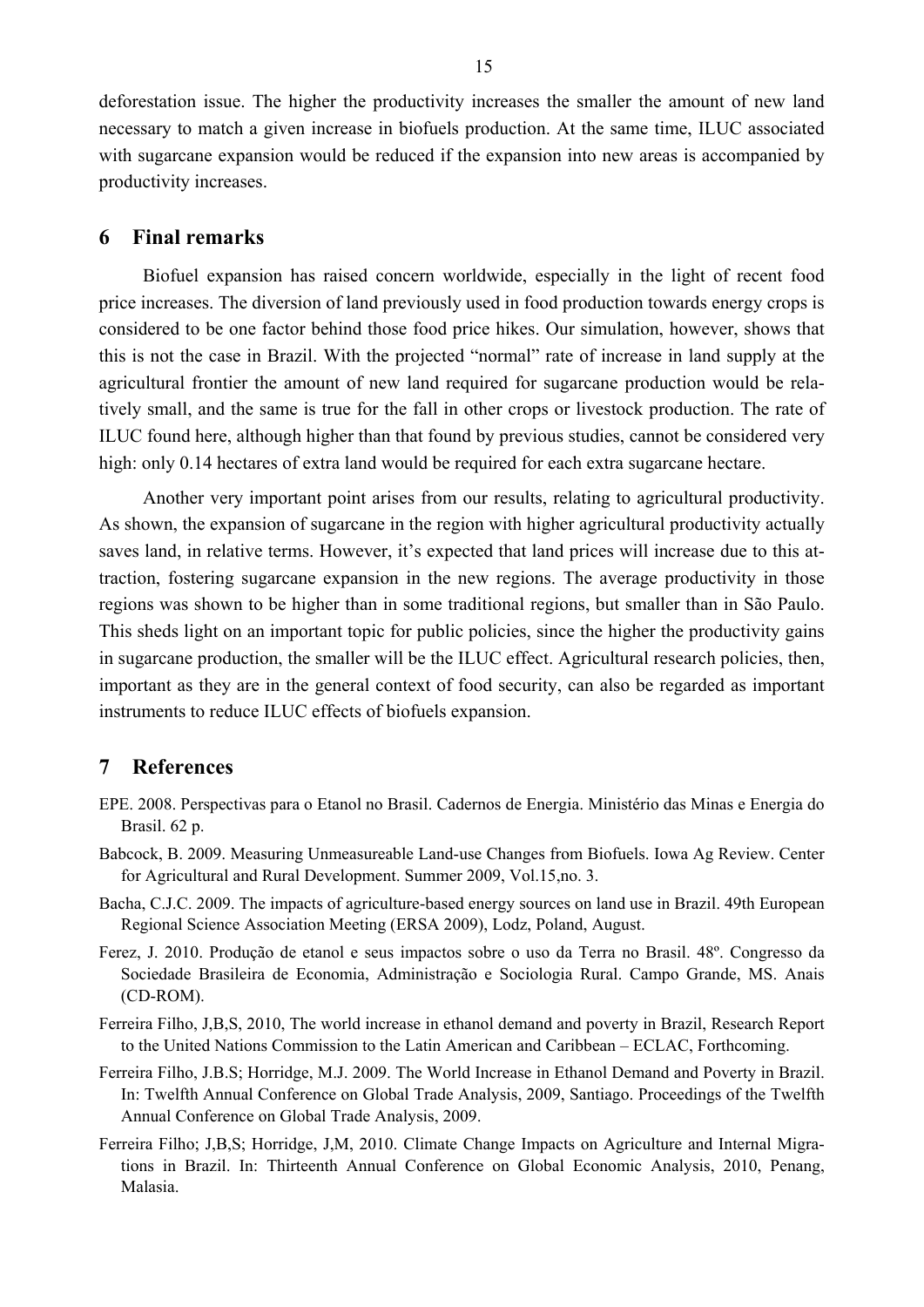- Harrison, W.J and K.R. Pearson, 1996,"Computing Solutions for Large General Equilibrium Models Using GEMPACK", Computational Economics, Vol. 9, pp.83-127.
- Nassar, A.M; Antoniazzi, L.B; Moreira, M.R; Chiodi, L; Harfuch, L. 2010. Contribuição do Setor Sucroalcooleiro para a Matriz Energética e para a Mitigação de Gases do Efeito Estufa no Brasil. Available at http://www.iconebrasil.org.br/pt/?actA=8&areaID=7&secaoID=20&artigoID=2109.